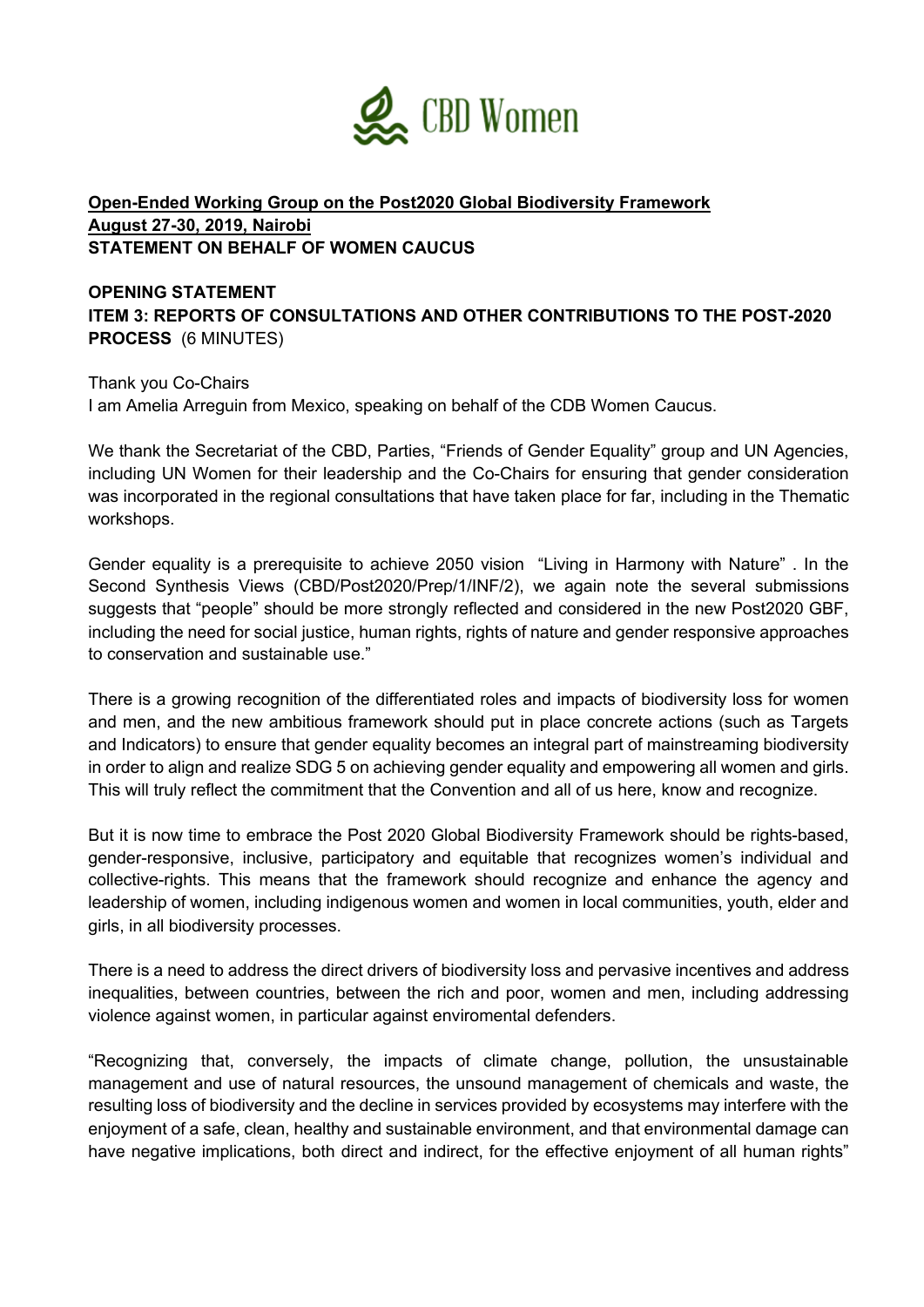

especially for "those segments of the population that are already in vulnerable situations" including women and girls".

*The Human-Rights Council Resolution 37/8 stated* "more than 100 States have recognized some form of a right to a healthy environment in, inter alia, international agreements, their constitutions, legislation or policies *"- we want to see the practical implementation of these recognitions, that indeed are already stated as Human-Rights<sup>1</sup> .* 

There is progress being made and recognition and support being garnered towards recognition of women as agents of change but there needs to be synergy between and among these processes and reflected accordingly in policies. Earlier in the year, in March - this was the same venue where Members States came together for the (4 UN Environment Assembly-4) and adopted 23 resolutions, one being to "Promote gender equality, and the human rights and empowerment of women and girls in environmental governance (UNEP/EA.4/RES.17)". [Some of you were here and worked hard to ensure that this resolution stays - Thank you)

We are greatly encouraged that many submissions, reports from regional consultation that are presented for the consideration of this 1st OEWG meeting, which include emphasis on the need to reflect gender equality, documentation of good practices, recommendations from regional, thematic consultations on gender-responsive approaches to Post2020 GBF. We hope that those aspirations, needs and contributions which WE warmly welcome - will be widely supported, recognized and be transformed into local, national, regional and global policies and actions for nature conservation and global sustainability.

One recommendation that we would like to present in line with the ongoing work on the Post-2020 discussion leading to CBD COP15 and reflective of CBD/WG2020/1/4 on Future work for SBI-3

- We support the Gender Plan of Action 2015-2020 to be reviewed, updated, strengthened and recommend to extended to 2030 to align with the new framework.
- We appreciate the funding support that has been allocated for women representatives to attend various consultations. However, we would have hoped for the same to be able to attend this important meeting of the 1st OEWG, not only for us, women, but for all constituencies present here.

Hence, another recommendation we would like you to support us with.

To have some dedicated funding support to all Stakeholders, including indigenous peoples' and local communities, civil society organizations, youth and women to ensure their effective participation and contributions for the next two OEWGs taking place until COP 15, and any other discussion platforms.

https://www.google.com/url?q=https://www.universal-rights.org/by-invitation/it-is-time-for-the-united-nationsto-recognise-the-human-right-to-a-healthyenvironment/&sa=D&ust=1566895671378000&usg=AFQjCNG5v\_fgfCqexPKKasSiBAG20EN3rQ